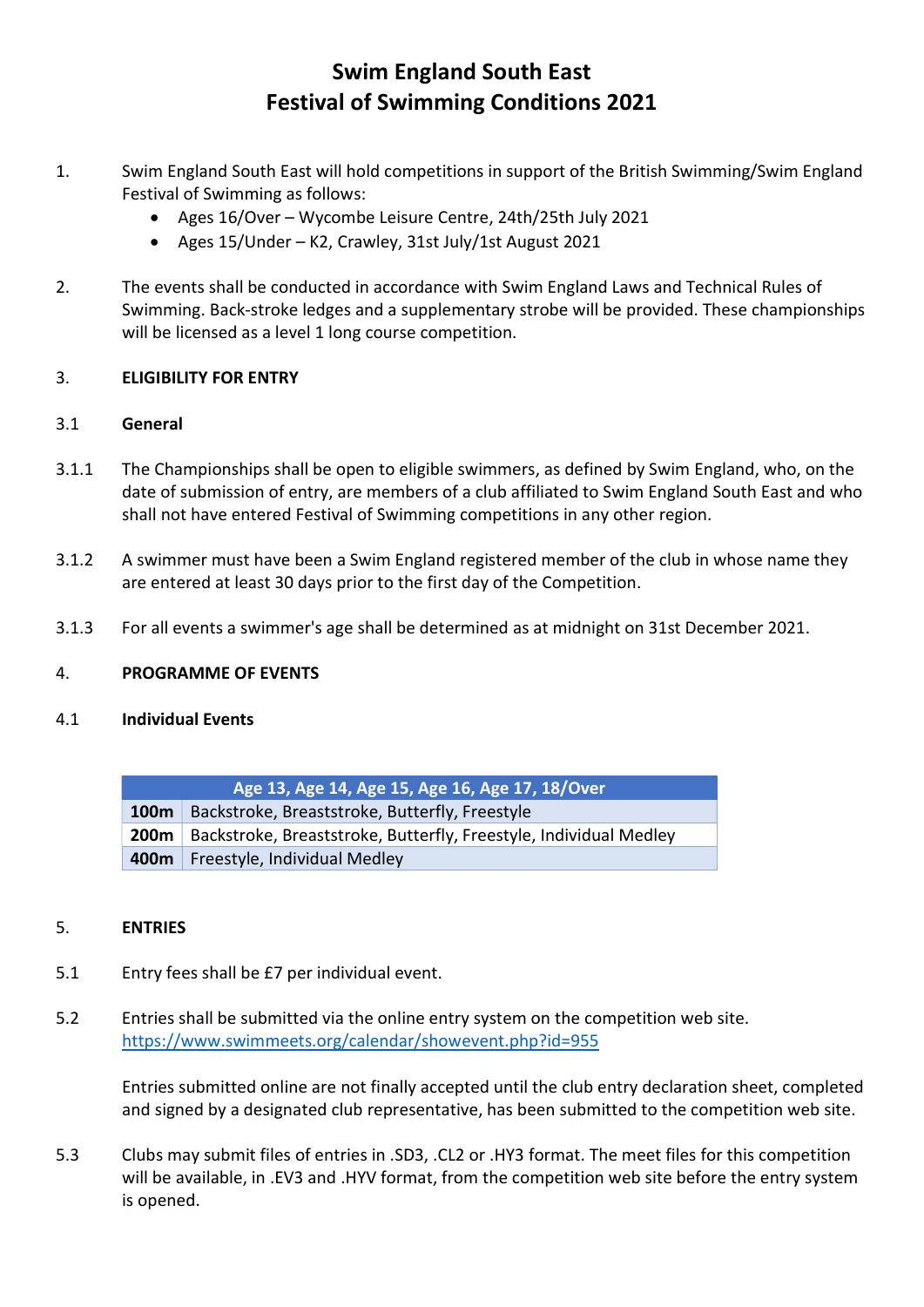Clubs may submit separate files of short course and long course times. Swim England South East will select the time most advantageous to the swimmer. Both files must be submitted together. Swimmers will not be charged twice if they submit two entries for the same event.

Submission of a file or files of entries will replace all previous entries submitted for swimmers from that club.

- 5.4 All entries to this competition are deemed to be club entries, and are subject to the submission of the club entry declaration sheet, authorised by an appropriate officer of the club to confirm that:
	- 1. Entries conform to the conditions for this competition
	- 2. The club accepts liability to pay the appropriate entry fee
- 5.5 All entries must be submitted on or before 20:00 on 14th July 2021.

All club entry declaration sheets must be uploaded to the competition web site, using the "Submit Files" function, by 20:00 on 17th July 2021.

If the entry confirmation form is not submitted by that date, the club will be advised and warned by e-mail, and a further 72 hours allowed to make the submission. Failure to make the submission by this final submission date will result in the club's complete entry being rejected.

- 5.6 After all entries have been processed, clubs will be invoiced by e-mail for the fees for accepted entries. Payment must be received within 7 days of the issue of the invoice.
- 5.7 For all individual events, the Swim England South East Swimming Group shall set base level qualifying times. Both short course and long course qualifying times shall be published. Swimmers must submit a time for each event. Submitted times may be either short and/or long course. All non-short course (25m) times will be automatically converted by the use of the published Swim England Equivalent Performance Tables for the purpose of accepting entries and seeding.

[NOTE: Although this is a long course competition, the majority of entry times will be short course times. To minimise the number of times that have to be converted, short course times will be used for accepting entries and seeding.]

Subsequent to the closing date, improved times will not be accepted.

The following times shall be acceptable for this competition:

- Level X times (from  $1<sup>st</sup>$  October 2020)
- $\frac{1}{2}$  Times from licensed meets at any level from 1st April 2021.
- $\downarrow$  LC times set under level X conditions (subject to declaration from the referee that the appropriate conditions were met)
- For clubs that do not have access to a SC or LC pool, times from 20m, 33m, 36yd competitions set under level X conditions (subject to declaration from the referee that the appropriate conditions were met, and by prior arrangement only)
- 5.8 The capacity of the competition is governed by the maximum number of swimmers that are allowed in the centre (not just in the pool hall). That number will be agreed with the pool operator and depends on
	- $\blacksquare$  Prevailing restrictions imposed by the UK Government.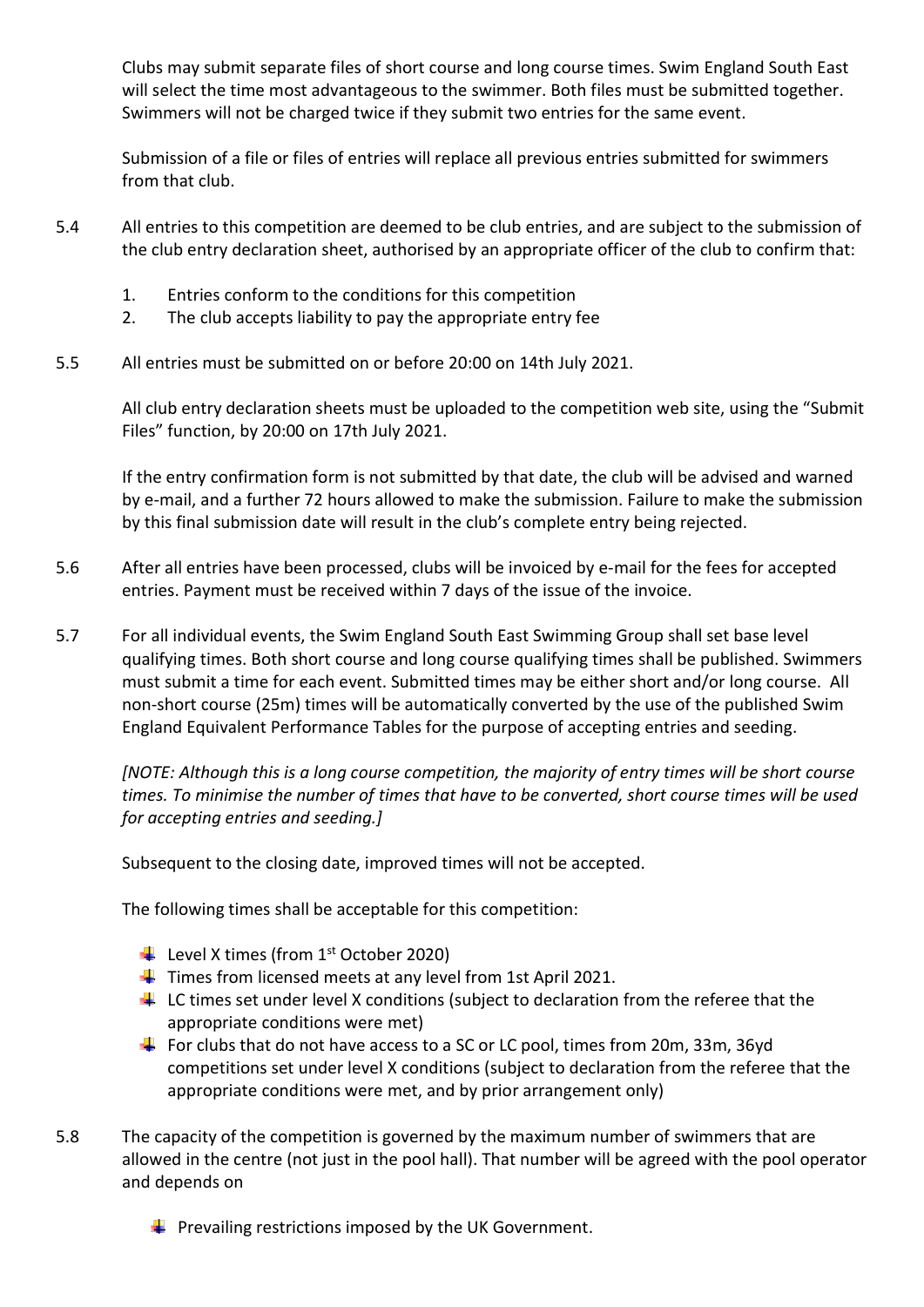**Prevailing guidance from Swim England** 

 $\blacksquare$  Any restrictions imposed by the pool operator

This number is an ABSOLUTE limit which cannot be exceeded.

The number of swimmers that can be accepted per event will depend on the pattern of entries. The maximum number of swimmers will be set with the objectives of

- $\downarrow$  Accepting the same number of swimmers for each event in a session
- $\Box$  Accepting as close to the maximum number of swimmers as possible.

The number of swimmers to be accepted for any event will not exceed 24.

# This may mean that the number of swimmers accepted per event may be different from session to session.

- 5.9 Acceptance will be based on the fastest submitted times up to the limit of entries for the event. If two or more swimmers are tied for the final place in an event, neither/none of the swims will be accepted if to do so would exceed the maximum number of swimmers in that session.
- 5.10 Only entries with times that are equal to or faster than the published base times will be accepted. This does not mean that all entries with times that are equal to or faster than the base time will be accepted.
- 5.11 Any invalid entry will be rejected.
- 5.12 By submitting an entry, entrants are accepting that entries will be processed using a computer system. Entrants may request that details are not displayed on the web site, but need to be aware that entry confirmation and results are not made available in any other form.
- 5.13 Photographs may be taken and used to promote the sport by Swim England South East, and/or made available for download and purchase. All photography will conform to the "Swim England Photography and Photographing Swimmers Policy". Swimmers, or parents of swimmers under 18 years of age on the day of competition, may request that such photographs are not taken by completing a form to be made available on request before the closing date of the competition.
- 5.14 Refund of fees. Once entries have been confirmed, entry fees will only be refunded if the swimmer is unable to swim on medical grounds. (This includes a positive COVID test within 7 days of the competition or a requirement to self-isolate). A request for refund of fees, must be uploaded to the competition website using the "Submit Files" function no later than 28 days after the last day of the competition.

#### 6. CONFIRMATION OF ENTRY

- 6.1 All entries will be confirmed by e-mail and a list of accepted and rejected entries will be available via the competition web site as soon as possible after the closing date.
- 6.2 Entries may be corrected at any time up to the closing date. Subsequent to this date, only errors introduced by Swim England South East will be corrected. Because of the limit on the total number of swimmers, this could result in swimmers being rejected after initial acceptance.

#### 7. MEET PROCEDURE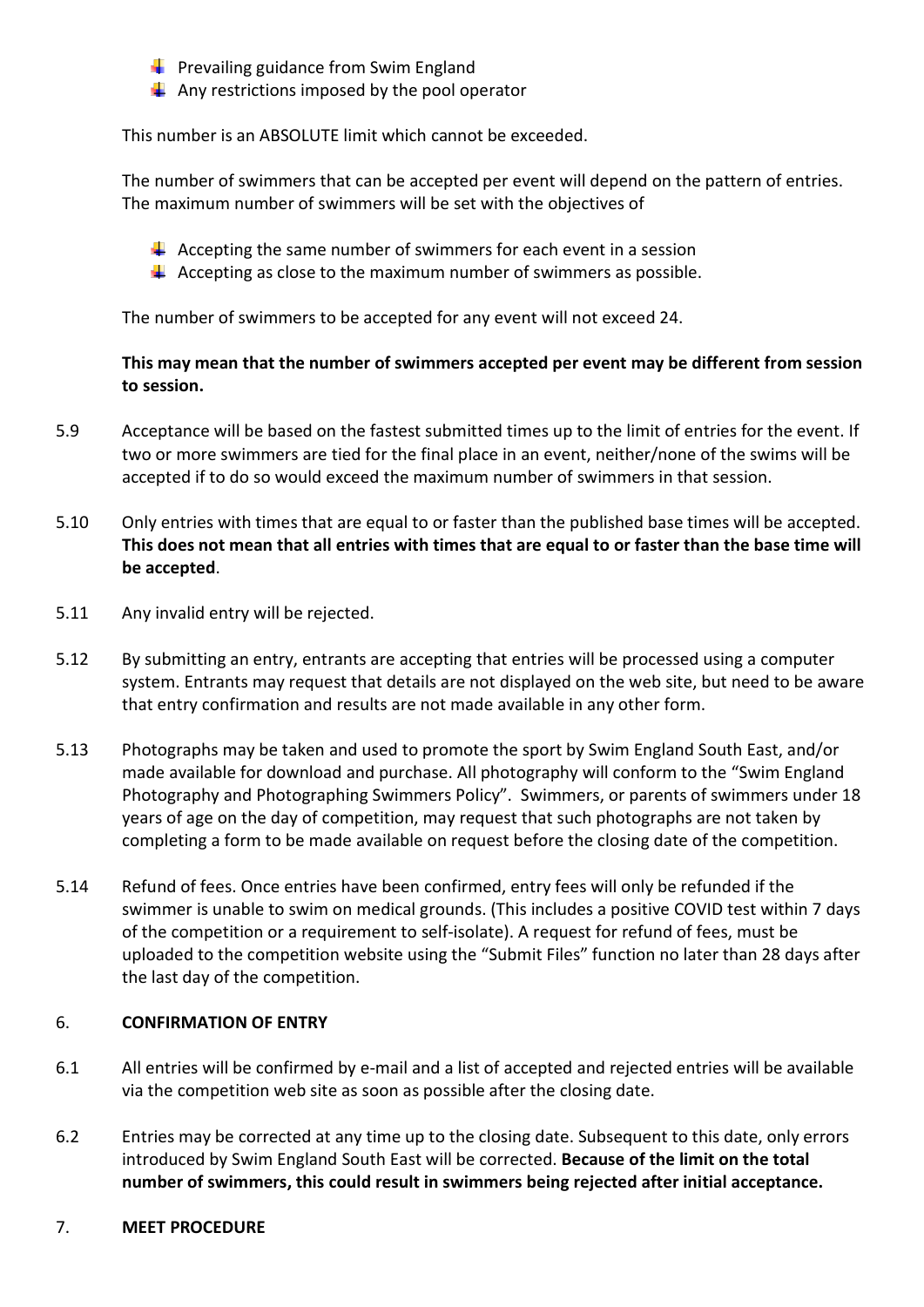- 7.1 There shall be separate events for males and females.
- 7.2 A withdrawal system will be in operation. Club representatives are requested to submit online withdrawals for swimmers who are not intending to swim no later than 23:59 on the day before the competition. Withdrawals are from the complete competition, not individual events. The online withdrawal system will be the only mechanism for submitting withdrawals.
- 7.3 Withdrawals are final.
- 7.4 Because of the limit on the total number of swimmers, there will not be reserves. If a swimmer withdraws, there will be an empty lane.

#### 7.5 Heats

- 7.5.1 The results of all events shall be determined by heat times and places. (Heat Declared Winner system).
- 7.5.2 Swimmers from different age groups swimming in the same event on the same day will be seeded together. All events shall be seeded from slowest to fastest. All heats shall be spearheaded.
- 7.6 All competitors must present themselves to the clerks of the course in the designated marshalling area when called. Swimmers must conform to the published marshalling conditions. Failure to do so will result in exclusion from the race.

#### 7.7 Results

7.7.1 Results will NOT be posted anywhere in the centre. Live and accumulated results will be published on the swimmeets website at www.swimmeets.org/live .

This will include

- $\Box$  Heat by heat results, showing the heat result and the cumulative result of heats swum to date
- $\blacksquare$  Full results organised by event and club

# 8. ACCESS TO THE CENTRE/POOLSIDE

- 8.1 Access to the centre is restricted to swimmers competing in the session, coaches and team managers in possession of poolside passes, accredited officials and assigned volunteers.
- 8.2 Swimmers are only permitted to enter poolside when invited to do so by designated marshals for the purpose of warm-up or competing in their event.
- 8.3 For warm-up, each swimmer will be directed to a specific lane. Swimmers must warm-up in their designated lane. There will be no sprint lanes during warm-up.
- 8.4 Each swimmer will be issued with 1 large see through plastic bag. This is the only bag that swimmer may carry onto poolside. This rule will be strictly enforced.

#### 9. AWARDS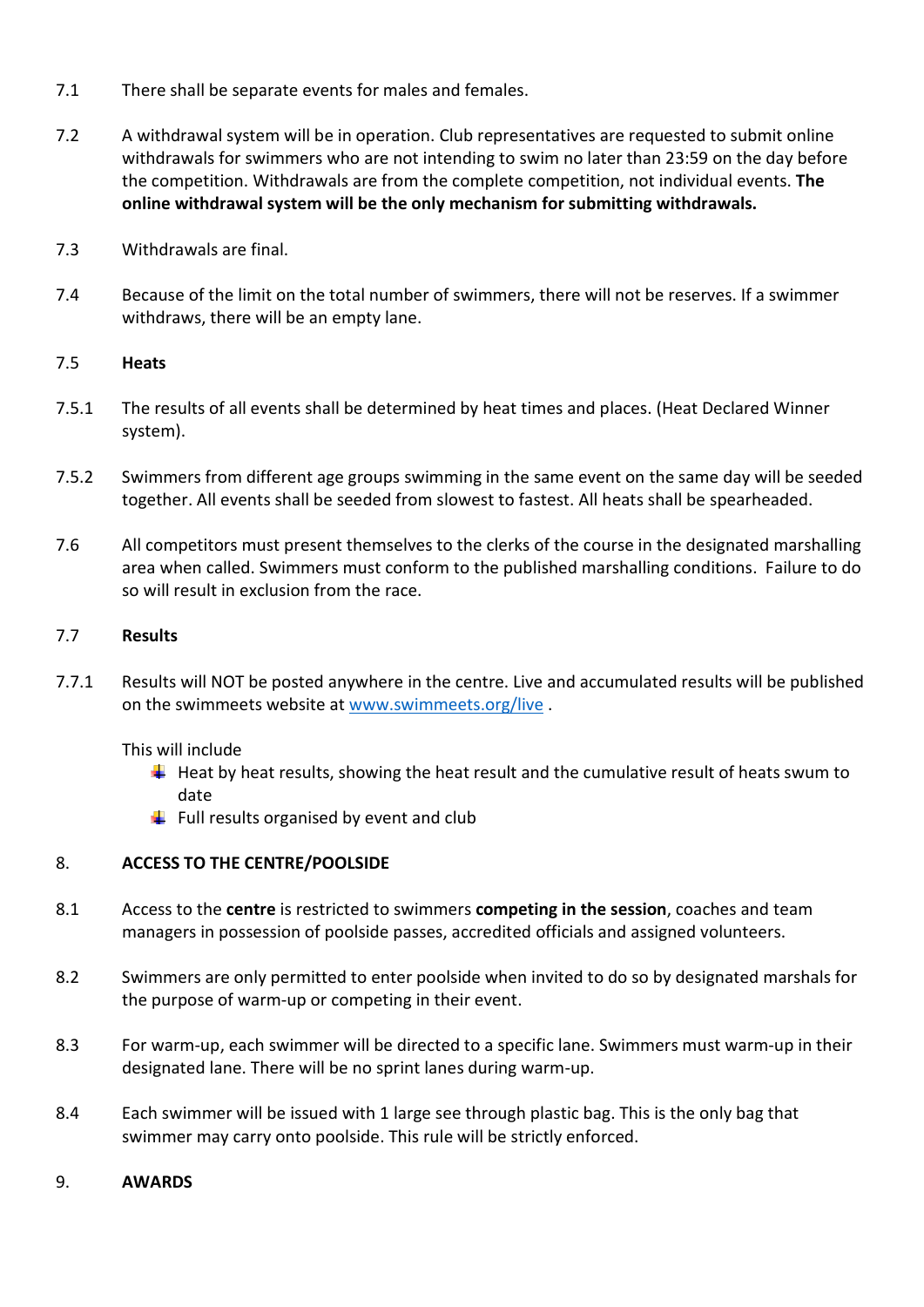- 9.1 There will be no awards for this competition. After the event, swimmers will be issued certificates showing their results.
- 9.2 All times will be submitted to Swim England/British Swimming for aggregation into the National Festival of Swimming results.

# 10. SUPPLEMENTARY DISABILITY SWIMMING CONDITIONS

- 10.2 Eligible swimmers (see 10.3 below) may enter the following events:
	- 100m Freestyle S1-S14
	- $\frac{1}{2}$  200m Freestyle S1-S5, S14
	- $\frac{1}{2}$  400m Freestyle S6-S16
	- 100m Backstroke S1, S2 (males only), S6-S14
	- $\frac{1}{2}$  100m Butterfly S8-S14
	- 100m Breaststroke SB4-SB9, SB11-SB14
	- 200m Individual Medley SM5-SM14
- 10.2 The general conditions for this competition shall apply to the Disability Swimming events except where they vary by any of the following conditions.

#### 10.3 Eligibility

- 10.3.1 All swimmers must have an authorised Para Swimming, British Swimming, INAS-FID or British Blind Sport classification, which is held on the British Swimming or Para Swimming classification database at the time of entry.
- 10.3.2 There shall be no qualifying standards because of the lack of opportunity for competition in the period leading up to the competition. All swimmers will be expected to be of Regional Standard and in active training. The organisers reserve the right to ask for confirmation from the swimmers coach.

#### 10.4 Competition Format

- 10.4.1 The competition format will be based on disability inclusion within the able-bodied programme. Swimmers will be integrated on a time-banded basis in all events.
- 10.4.2 Disabled swimmers will also be placed in the age group competitions as appropriate. Disabled swimmers may enter events which are not included in the multi-classification programme, and entries will be considered on the same basis as other swimmers.
- 10.4.3 Placing shall be determined by the three swimmers who either achieve a time better than or is closest to the equivalent British Long Course record relevant to their own classification (using the version of the Disability Points Calculator available from British Swimming on the 22<sup>nd</sup> July 2021).
- 10.4.4 No awards will be awarded. All times will be submitted to Swim England/British Swimming for aggregation into the National Festival of Swimming results.

#### 11. DISPUTES/CHANGES TO CONDITIONS

11.1 Any dispute related to a matter not covered in these conditions shall be determined by the Promoter.